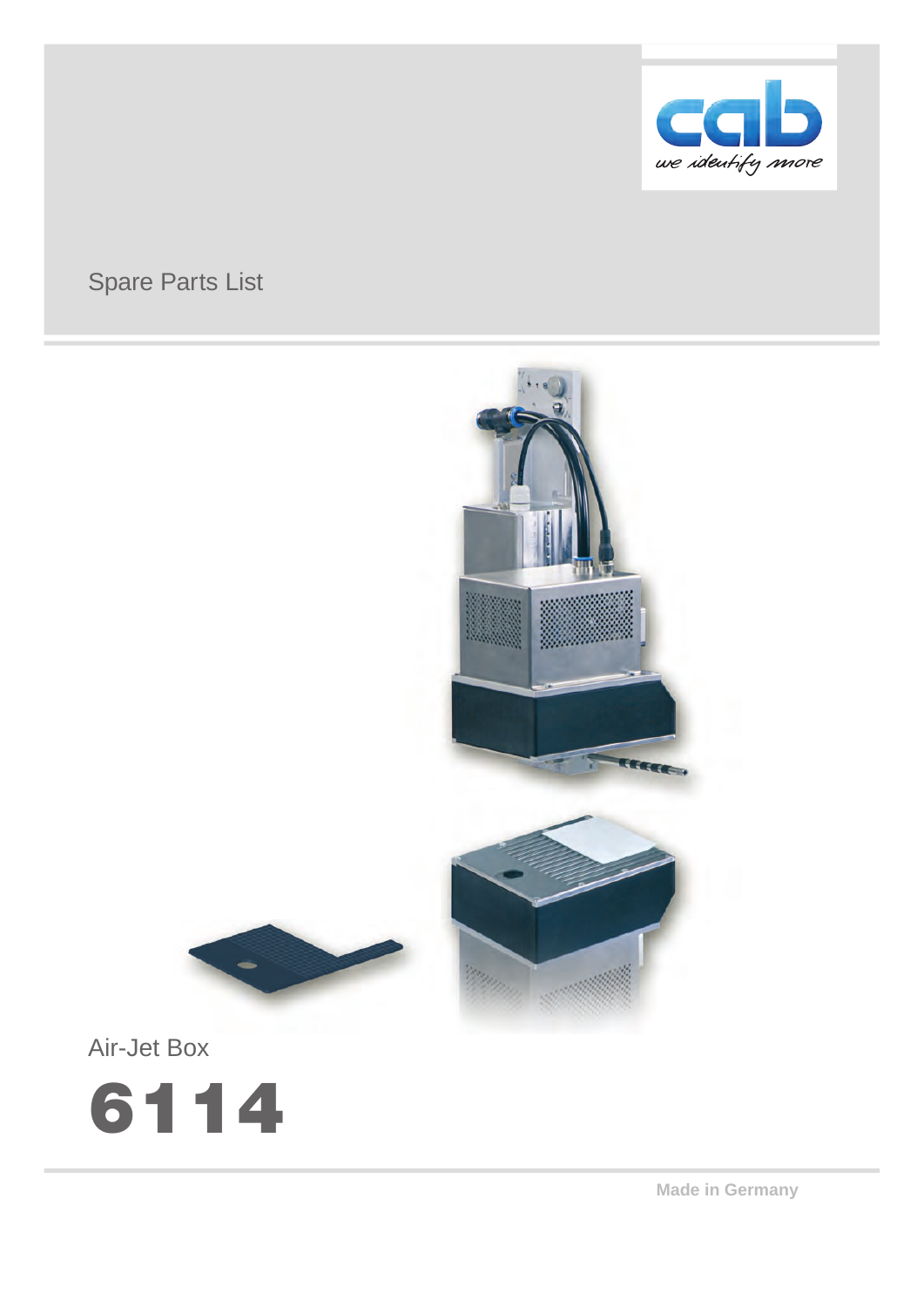## **2 2 Spare Parts List for the following products**

| Family      | <b>Type</b> |
|-------------|-------------|
| Air-Jet Box | 6114 L      |
|             | 6114 R      |

## **Table of Contents**

**Edition:** 11/2019 - Part No. 9003250

### **Copyright**

This documentation as well as translation hereof are property of cab Produkttechnik GmbH & Co. KG. The replication, conversion, duplication or divulgement of the whole manual or parts of it for other intentions than its original intended purpose - in particular the procurement of spare parts for products sold by cab – demand the previous written authorisation by cab.

### **Editor**

Regarding questions or comments please contact cab Produkttechnik GmbH & Co. KG.

### **Topicality**

Due to the constant further development of our products discrepancies between documentation and product can occur. Please check www.cab.de for the latest update.

### **Terms and conditions**

Deliveries and performances are effected under the "General conditions of sale of cab"

**Germany cab Produkttechnik GmbH & Co KG** Karlsruhe Phone +49 721 6626 0 *www.cab.de*

France **cab Technologies S.à.r.l.** Niedermodern Phone +33 388 722501 *www.cab.de/fr*

USA **cab Technology, Inc.** Chelmsford, MA Phone +1 978 250 8321 *www.cab.de/us*

Mexico **cab Technology, Inc.** Juárez Phone +52 656 682 4301 *www.cab.de/es*

Taiwan **cab Technology Co., Ltd.** Taipei Phone +886 (02) 8227 3966 *www.cab.de/tw*

China **cab (Shanghai) Trading Co., Ltd.** Shanghai Phone +86 (021) 6236 3161 *www.cab.de/cn*

China **cab (Shanghai) Trading Co., Ltd. Guangzhou** Phone +86 (020) 2831 7358 *www.cab.de/cn*

South Africa **cab Technology (Pty) Ltd.** Randburg Phone +27 11 886 3580 *www.cab.de/za*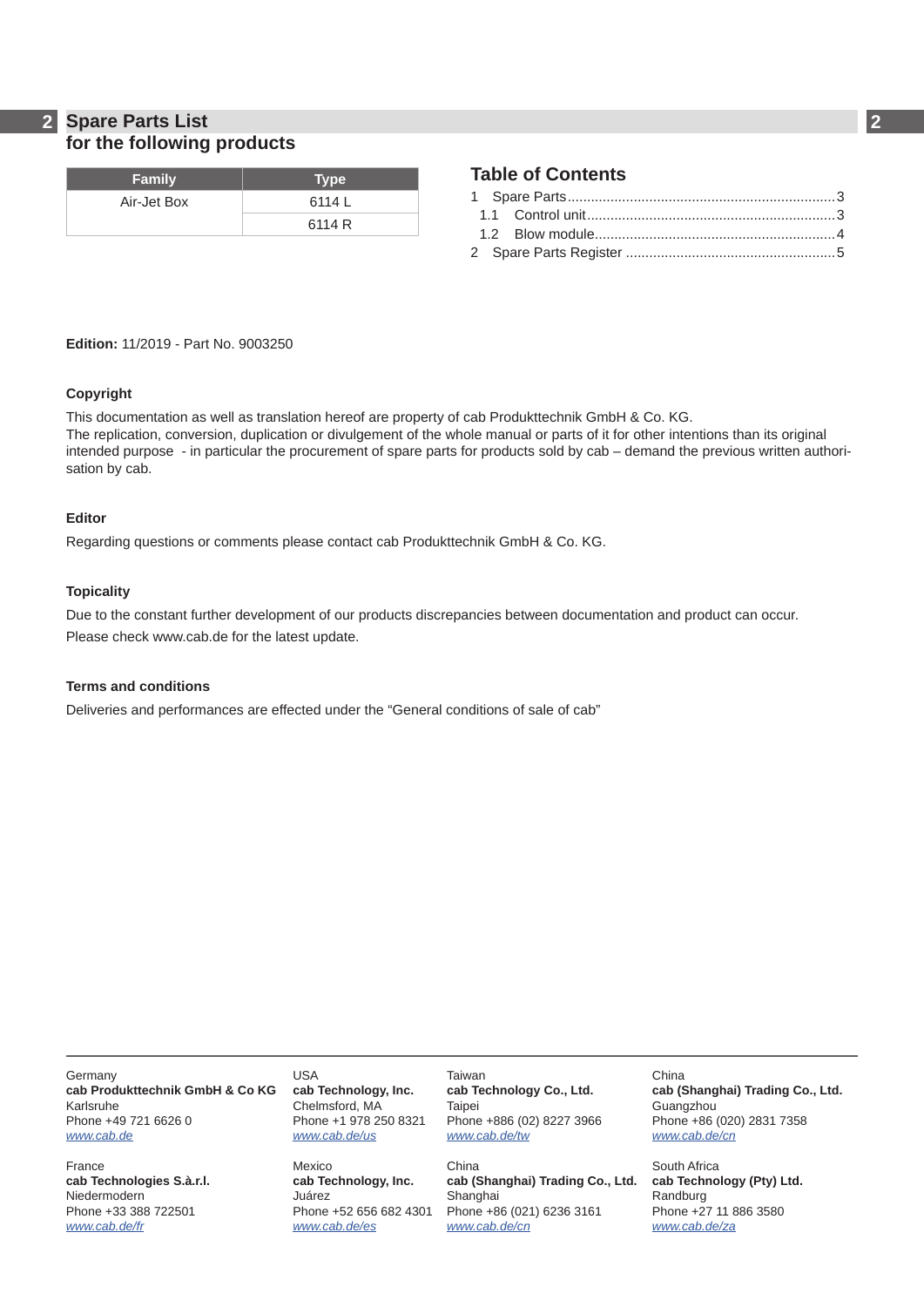# <span id="page-2-0"></span>**2 1 Spare Parts 3**

# **1.1 Control unit**

| No                                                                                                                                                                                                                                                                                                                                                                                                                                                                                                                                                                                                                                                                                                    | Part No.                                            | <b>Description</b>                                            | PU                           | <b>Note</b>  | Serial No.<br>from | to | No       | Part No.                                 | <b>Description</b>                         | PU                           | Note      | Serial No.<br>from | to |
|-------------------------------------------------------------------------------------------------------------------------------------------------------------------------------------------------------------------------------------------------------------------------------------------------------------------------------------------------------------------------------------------------------------------------------------------------------------------------------------------------------------------------------------------------------------------------------------------------------------------------------------------------------------------------------------------------------|-----------------------------------------------------|---------------------------------------------------------------|------------------------------|--------------|--------------------|----|----------|------------------------------------------|--------------------------------------------|------------------------------|-----------|--------------------|----|
| 1                                                                                                                                                                                                                                                                                                                                                                                                                                                                                                                                                                                                                                                                                                     |                                                     | 5902489.001 Screw DIN7984-M4x8                                | 10                           |              |                    |    | 22       | 5902837.001 Screw DIN7984-M4x8           |                                            | 10                           |           |                    |    |
| 2.1                                                                                                                                                                                                                                                                                                                                                                                                                                                                                                                                                                                                                                                                                                   | 5971542.001 Cover                                   |                                                               | $\mathbf{1}$                 | L            |                    |    |          |                                          | 23.1 5964310.001 Clamping Element          | $\mathbf{1}$                 | L         |                    |    |
|                                                                                                                                                                                                                                                                                                                                                                                                                                                                                                                                                                                                                                                                                                       | 2.2 5971949.001 Cover                               | 5907548.001 Push-in T-Connector                               | $\mathbf{1}$<br>$\mathbf{1}$ | $\mathsf{R}$ |                    |    |          | 24.1 5964331.001 Crossbeam               | 23.2 5964328.001 Clamping Element          | $\mathbf{1}$<br>$\mathbf{1}$ | R<br>L    |                    |    |
| 3<br>$\overline{4}$                                                                                                                                                                                                                                                                                                                                                                                                                                                                                                                                                                                                                                                                                   | 5972411.001 Bracket                                 |                                                               | $\mathbf{1}$                 |              |                    |    |          | 24.2 5964312.001 Crossbeam               |                                            | $\mathbf{1}$                 | R         |                    |    |
| 5                                                                                                                                                                                                                                                                                                                                                                                                                                                                                                                                                                                                                                                                                                     |                                                     | 5907547.001 Push-in Connector                                 | $\mathbf{1}$                 |              |                    |    | 25       | 5964061.001 Set Screw                    | $\mathbf{1}$                               |                              |           |                    |    |
| 6                                                                                                                                                                                                                                                                                                                                                                                                                                                                                                                                                                                                                                                                                                     |                                                     | 5905972.001 Push-in Y-Fitting                                 | $\mathbf{1}$                 |              |                    |    | 26       | 5903505.001 E-Ring DIN6799-5             | 10                                         |                              |           |                    |    |
| $\overline{7}$                                                                                                                                                                                                                                                                                                                                                                                                                                                                                                                                                                                                                                                                                        |                                                     | 5902009.001 Screw DIN912-M3x12                                | 10                           |              |                    |    | 27       | 5964062.001 Binder                       |                                            | $\mathbf{1}$                 |           |                    |    |
| 8<br>9                                                                                                                                                                                                                                                                                                                                                                                                                                                                                                                                                                                                                                                                                                | 5984723.001 Clamp                                   | 5902838.001 Screw DIN7984 M3x6                                | 10<br>$\mathbf{1}$           |              |                    |    | 28<br>29 | 5970241.001 Bracket                      | 5984704.001 Adjusting Profile              | $\mathbf{1}$<br>$\mathbf{1}$ |           |                    |    |
| 10                                                                                                                                                                                                                                                                                                                                                                                                                                                                                                                                                                                                                                                                                                    |                                                     | 5902571.001 Screw DIN7984-M4x6                                | 10                           |              |                    |    | 30       |                                          | 5905255.001 Push-in L-Connector            | $\mathbf{1}$                 |           |                    |    |
| 11                                                                                                                                                                                                                                                                                                                                                                                                                                                                                                                                                                                                                                                                                                    |                                                     | 5970242.001 Potentiometer                                     | $\mathbf{1}$                 |              |                    |    | 31       |                                          | 5907094.001 Magnetic Valve                 | $\mathbf{1}$                 |           |                    |    |
| 12                                                                                                                                                                                                                                                                                                                                                                                                                                                                                                                                                                                                                                                                                                    |                                                     | 5970246.001 Sensor Adapter                                    | $\mathbf{1}$                 |              |                    |    |          |                                          | 32.1 5971711.001 Sensor Plate              | $\mathbf{1}$                 | L         |                    |    |
| 13                                                                                                                                                                                                                                                                                                                                                                                                                                                                                                                                                                                                                                                                                                    | 5555008.001 Cable                                   |                                                               | $\mathbf{1}$                 |              |                    |    |          |                                          | 32.2 5971948.001 Sensor Plate              | $\mathbf{1}$                 | ${\sf R}$ |                    |    |
| 14.1                                                                                                                                                                                                                                                                                                                                                                                                                                                                                                                                                                                                                                                                                                  | 5966529.001 Hinges                                  |                                                               | $\mathbf{1}$<br>$\mathbf{1}$ | L            |                    |    | 33       | 5970239.001 Holder<br>5970209.001 EEPROM |                                            | $\mathbf{1}$<br>$\mathbf{1}$ |           |                    |    |
| 15                                                                                                                                                                                                                                                                                                                                                                                                                                                                                                                                                                                                                                                                                                    | 14.2 5966531.001 Hinges<br>5964090.001 Interlock    |                                                               | $\mathbf{1}$                 | R            |                    |    | 34<br>35 |                                          | 5955575.001 Applicator Control             | $\mathbf{1}$                 |           |                    |    |
| 16                                                                                                                                                                                                                                                                                                                                                                                                                                                                                                                                                                                                                                                                                                    | 5966530.001 Eccentric                               |                                                               | $\mathbf{1}$                 |              |                    |    |          |                                          | 36.1 5971418.001 PCB Applicator Interfaces | $\mathbf{1}$                 | L         |                    |    |
| 18.1                                                                                                                                                                                                                                                                                                                                                                                                                                                                                                                                                                                                                                                                                                  | 5984721.001 Base Plate                              |                                                               | $\mathbf{1}$                 | L            |                    |    |          |                                          | 36.2 5550204.001 PCB Applicator Interfaces | $\mathbf{1}$                 | R         |                    |    |
|                                                                                                                                                                                                                                                                                                                                                                                                                                                                                                                                                                                                                                                                                                       | 18.2 5984722.001 Base Plate                         |                                                               | $\mathbf{1}$                 | R            |                    |    | 37       | 5955586.001 Cable                        |                                            | $\mathbf{1}$                 |           |                    |    |
| 19                                                                                                                                                                                                                                                                                                                                                                                                                                                                                                                                                                                                                                                                                                    |                                                     | 5902862.001 Screw DIN7984-M4x20                               | 10                           |              |                    |    | 38       |                                          | 5905283.001 Push-in/threaded Fitting       | $\mathbf{1}$                 |           |                    |    |
| 20<br>21                                                                                                                                                                                                                                                                                                                                                                                                                                                                                                                                                                                                                                                                                              |                                                     | 5902167.001 Screw DIN912-M5x50<br>5964318.001 Adapter Profile | 10<br>$\mathbf{1}$           |              |                    |    | 39       |                                          | 5906898.001 One-way Flow Control Valve     | $\mathbf{1}$                 |           |                    |    |
| 12<br>KB∑<br>13<br>Left<br><b>Notes</b><br>L<br>14<br>R<br>Right<br>15<br>3<br>0<br>16<br>٦p<br>W<br>1/2x<br>۱<br>18<br>$\widehat{A}$<br>8/2x<br>6<br>9<br>5<br>$\begin{array}{c}\n\heartsuit\n\end{array}$<br>20/2x<br>10/2x<br>$\mathsf T$<br>$\circ$<br><b>QUESTION</b><br>11<br>Ҿ<br>2<br>O,<br>ē<br><br>6<br>19/2x<br>37<br>7<br><b>Compa</b><br>36<br>$\mathbb{P}$<br>о<br>à<br>$\cal{O}$<br>10/5x<br>ల<br>$\mathcal{O}$<br>22/2x<br>Á<br>O.<br><b>Report</b><br>25<br>BBC<br>24<br>21<br>32<br>لونگر<br>OPU<br>34<br>26<br>XÒ<br>$D^{p}$<br>27<br>Ф<br>$\mathscr{F}$<br>Outro.<br>$30$<br>38 <sup>2</sup><br>35<br>33 <sup>2</sup><br>10<br>23<br>31<br>$\frac{a}{10/2x}$<br>10/2x<br>28<br>39 |                                                     |                                                               |                              |              |                    |    |          |                                          |                                            |                              |           |                    |    |
|                                                                                                                                                                                                                                                                                                                                                                                                                                                                                                                                                                                                                                                                                                       | $\mathbb{O}^p$<br>$\frac{1}{29}$<br>30 <sup>°</sup> |                                                               |                              |              |                    |    |          |                                          |                                            |                              |           |                    |    |
|                                                                                                                                                                                                                                                                                                                                                                                                                                                                                                                                                                                                                                                                                                       |                                                     | 7/2x                                                          |                              |              |                    |    |          |                                          |                                            |                              |           |                    |    |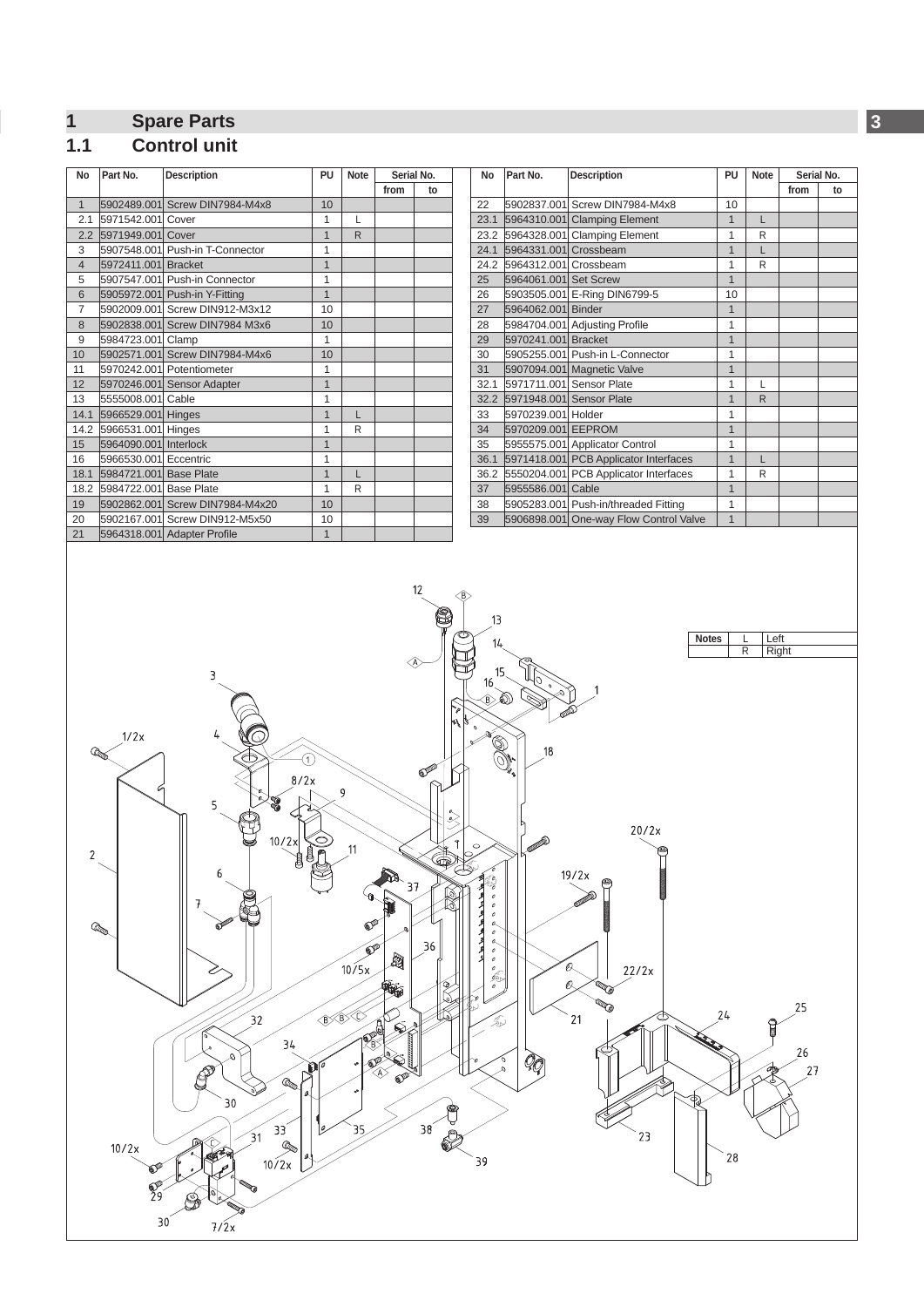#### <span id="page-3-0"></span>**4 1 Spare Parts**

### **1.2 Blow module**

| <b>No</b> | Part No.            | <b>Description</b>              | PU | <b>Note</b> | Serial No. |    |
|-----------|---------------------|---------------------------------|----|-------------|------------|----|
|           |                     |                                 |    |             | from       | to |
| 10        |                     | 5902571.001 Screw DIN7984-M4x6  | 10 |             |            |    |
| 13        | 5555008.001 Cable   |                                 | 1  |             |            |    |
| 40        | 5984706.001 Bonnet  |                                 | 1  |             |            |    |
| 41        |                     | 5907328.001 Push-in Connector   | 1  |             |            |    |
| 42        | 5984737.001 Bracket |                                 | 1  |             |            |    |
| 43        |                     | 5984713.001 PCB Splitter        | 1  |             |            |    |
| 44        |                     | 5902890.001 Screw DIN7984 M4x30 | 10 |             |            |    |
| 45        | 5971790.001 Fan     |                                 | 1  |             |            |    |
| 46        |                     | 5902867.001 Screw DIN7984-M3x8  | 10 |             |            |    |
| 47        | 5984702.001 Cover   |                                 | 1  |             |            |    |
| 48        | 5984715.001 Valve   |                                 | 1  |             |            |    |
| 49        |                     | 5984736.001 Spacer Bushing      | 1  |             |            |    |
| 50        |                     | 5984703.001 Screw-in Diffusor   | 1  |             |            |    |
| 51        | 5984708.001 Strip   |                                 | 1  |             |            |    |
| 52        |                     | 5984738.001 Blow Assembly       | 1  |             |            |    |
| 53        | 5984701.001 Plate   |                                 | 1  |             |            |    |
| 54        |                     | 5984709.001 Master Plate        | 1  |             |            |    |



**4**